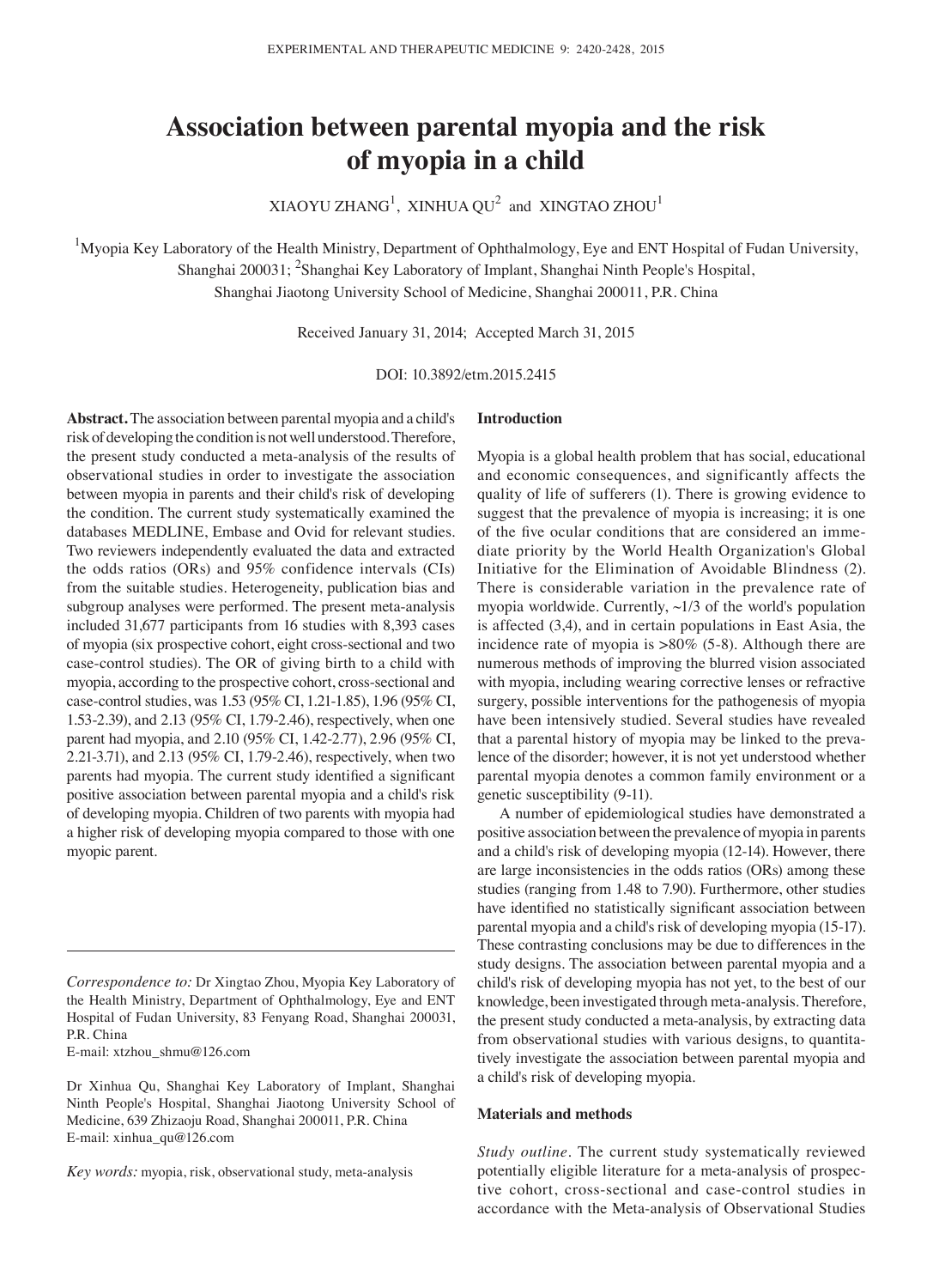in Epidemiology (MOOSE) guidelines and the Preferred Reporting Items for Systematic Reviews and Meta-analyses (PRISMA) statement (18,19).

*Search strategy.* The MEDLINE (articles from 1966 to June 1, 2013), Embase (articles from 1980 to June 1, 2013), and Ovid (articles from 1950 to June 1, 2013) databases were searched for prospective cohort, cross-sectional and case-control studies that did not have access restrictions. All relevant studies using Medical Subject Headings (MeSH) or free text words were selected. The MeSH search strategies were followed and the search terms for exposure (parent, parental, family, history), and outcomes (myopia, myopic, short-sight, short sight, near-sight, near sight, refractive errors) were combined. Furthermore, a number of potential studies were identified electronically by searching the reference lists of the relevant publications. These publications were scrutinized in an effort to identify additional relevant studies.

*Selection criteria.* The reviewers independently evaluated potential published studies that quantitatively estimated the association between parental myopia and a child's risk of developing myopia. The titles of the studies were first evaluated to ascertain the possibility of the study fitting the selection criteria of the meta-analysis. The abstracts, as well as the methods and results, of studies that were deemed potentially relevant were subsequently reviewed. Those studies over which there was uncertainty as to whether they fulfilled the selection criteria were also reviewed. Any discrepancies between the reviewers were resolved through arbitration, and any differences were settled by consensus. Studies were included in the meta-analysis if they fulfilled the following criteria: i) children, adolescents or youth were included as participants; ii) the exposure of interest was parents with myopia; iii) the outcome of interest was myopia amongst children (prevalent or incident) and; iv) risk estimates, including relative risks (RRs), ORs, hazard ratios (HRs), or other measures that it was possible to transform into ORs with 95% confidence intervals (CIs), were reported. Studies that did not meet the inclusion criteria were excluded during the initial review phase.

*Data extraction and quality assessment.* The reviewers independently extracted all data using a standardized data collection form. Any inconsistencies were resolved through discussion and by consulting the original articles. The following data were collected from each study: first author's surname, publication year, country, recruitment date, size of the study population, gender and age of the participants, number of cases, measure and range of exposure, and risk estimates with corresponding CIs of a child's risk of developing myopia. ORs and 95% CIs that reflected the degree of control for potential confounders were extracted for use in the main analyses. A third reviewer resolved any disagreement in the abstracted data.

*Statistical analysis.* The OR was used to assess associations across studies. RRs and HRs were transformed into ORs using a previously described method (20). The OR was pooled to summarize the associations between one or two parents with myopia and a child's risk of developing the condition.



Figure 1. Flowchart of the study selection process.

Pooled estimations and complete analyses across studies were obtained using random-effects models throughout the meta-analysis (21). The heterogeneity of the studies was assessed using Cochran's  $Q$  test and the  $I^2$  statistic (22). As suggested by Higgins and Thompson,  $I^2$  values of 25, 50 and 75% were considered to indicate low, moderate and high heterogeneity, respectively (23). Subgroup analyses were conducted to assess the potential association between a child's risk of developing myopia and relevant study characteristics (including participants' age, geographical location, follow-up time, recruitment date and the study design) as possible sources of heterogeneity. A funnel plot of the overall ORs was generated and this produced a standard error (ER) which was used to assess publication bias using Egger's and Begg's regression tests. The 'trim and fill' procedure was also performed to ascertain the possible effect of publication bias in the meta-analysis. This method considered the possibility of hypothetical 'missing' studies and imputed their RRs, thus obtaining a pooled RR that combined the hypothetical missing studies with the actual studies used (24,25). Stata 10 (StataCorp, College Station, TX, USA) was used to carry out all the analyses. P<0.05 was considered to indicate a statistically significant difference.

## **Results**

*Final study inclusions.* Fig. 1 shows the detailed procedure that was employed to search for the literature included in the current meta-analysis. Following the evaluation of titles and abstracts, 54 manuscripts were identified that fulfilled the selection criteria of the present study. The full texts of these studies were reviewed for eligibility. Following this review, a number of manuscripts were excluded due to information, including outcome, the exposure of interest or essential data,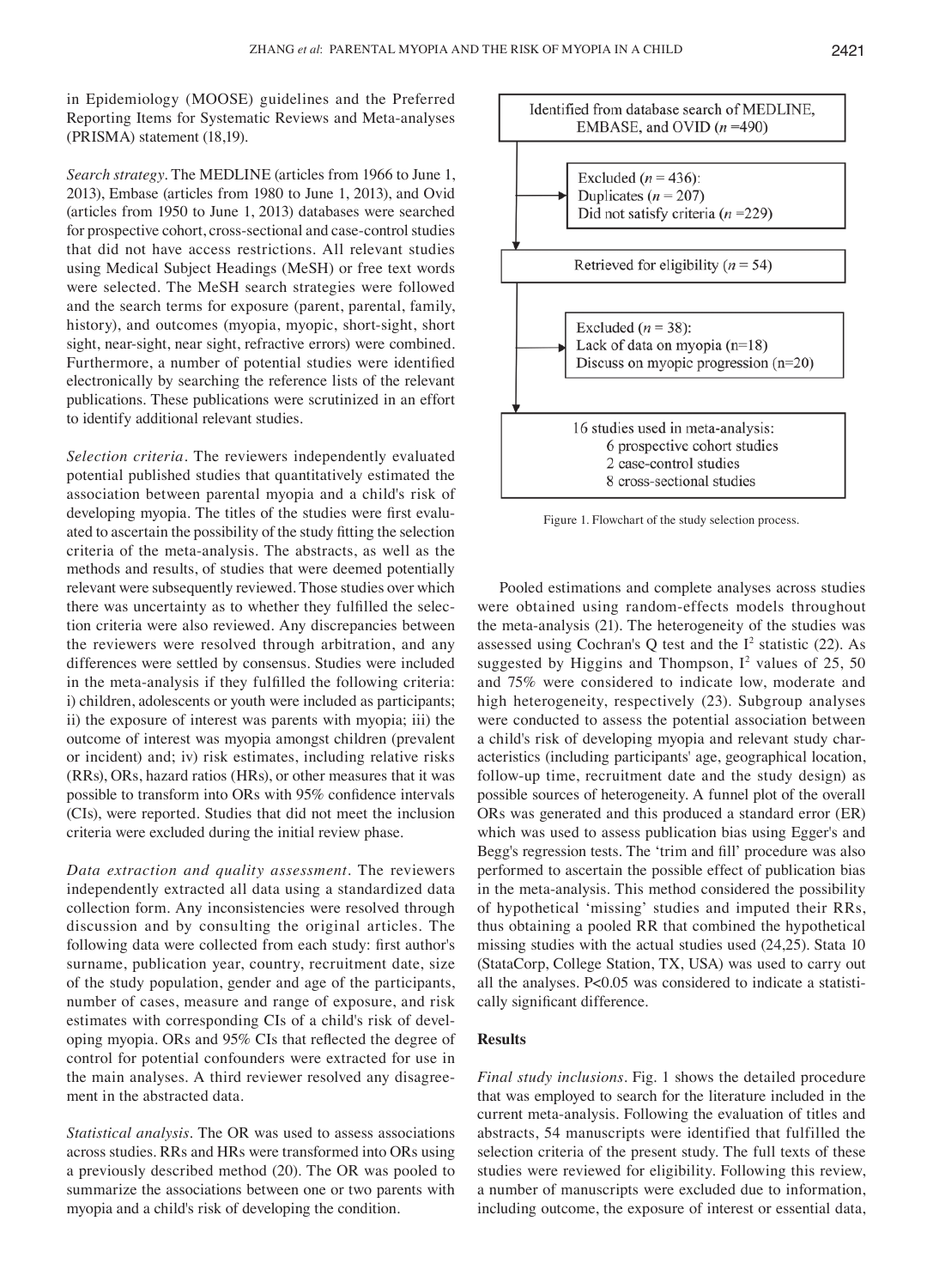being omitted. A total of 16 studies were eligible for final inclusion (12-17,26-34). Of these, six were prospective cohort (12,13,15,17,31,32), eight were cross-sectional (14,16,26-30,35) and two were case-control studies (33,34).

*Characteristics and quality of the study cohorts.* Table I shows the characteristics of the included studies. The present meta-analysis included 16 studies with 8,393 cases of myopia. The selected studies were from four continents (seven from Asia (14,16,26,28,32,34,35), four from Europe (17,29,31,33), three from the United States (12,13,30) and two from Australia (15,27). All of the studies recruited male and female participants aged ≤31 years. The majority of studies used questionnaires to ascertain the parents' history of myopia and to assess whether parents wore spectacles or contact lenses at the time of the study. Seven of the studies identified the participants' myopia as a spherical equivalent refraction  $(SER) \le -0.5$  diopters (D) (14-16,27,28,33,35) and two studies identified the participants' myopia as a SER  $\leq$ -0.75 D (26,32). Three of the studies reported the participants' myopia as a SER ≤-0.75 D in the horizontal and vertical meridians following cycloplegic autorefraction (12,13,30). The participants' myopia in another four studies was identified as  $SER \leq -1.5$  D (17), a visual acuity ≥6/9 following correction with a concave lens >0.5 D (34), a SER between -0.75 and -2.99 D (31), and self-reported wearing of 'minus' glasses (29).

*Main analyses.* A total of 16 studies with 31,677 participants and 8,393 cases of myopia were included in the present analysis. The pooled ORs for each study and for the studies that combined data for 'having parents with myopia' vs. 'no parents with myopia' are shown in Fig. 2. There was a statistically significant positive association between myopia in one or two parents and a child's risk of developing myopia. The ORs and 95% CIs in the prospective cohort, cross-sectional and case-control studies were 1.53 (95% CI, 1.21-1.85), 1.96 (95% CI, 1.53-2.39), and 2.13 (95% CI, 1.79-2.46), respectively, for myopia in one parent and 2.10 (95% CI, 1.42-2.77), 2.96 (95% CI, 2.21-3.71), and 2.13 (95% CI, 1.79-2.46), respectively, for myopia in two parents. No heterogeneity was observed in the case-control studies with myopia in one or two parents  $(P=0.39, I^2=0\%).$ 

*Publication bias.* Visual inspection of the funnel plot revealed a certain level of asymmetry. The Begg's test (P=0.18 and P=1.00 for included cohort and cross-sectional studies, respectively) and Egger's test (P=0.05 and P=0.46 for included cohort and cross-sectional studies, respectively) did not suggest any evidence for publication bias in the analysis of participants with one parent with myopia. However, Egger's test implied a certain level of publication bias in studies that investigated the association between a child's risk of myopia and myopia in two parents  $(P=0.03$  and  $P=0.04$  for included cohort and cross-sectional studies, respectively) whereas Begg's test did not (P=0.05 and P=0.22 for included cohort and cross-sectional studies, respectively). The 'trim and fill' method identified the existence of possible missing studies in the analysis of participants with myopia in one parent (two and three missing cohort and cross-sectional studies, respectively) and with myopia in two parents (three and four missing cohort and cross-sectional studies, respectively). However, the filled studies did not influence the results (for myopia in one parent OR, 1.44; 95% CI, 1.03-1.84 in cohort studies; OR, 1.85; 95% CI, 1.47-2.23 in cross-sectional studies; for myopia in two parents: OR, 1.79; 95% CI, 1.09-2.48 in cohort studies; OR, 2.56; 95% CI, 1.78-3.35 in cross-sectional studies).

*Subgroup and sensitivity analyses.* With respect to the sensitivity analysis, Table II shows the results of subgroup analyses stratified according to the study characteristics. For the prospective cohort studies, age, geographical location, recruitment date or years of follow-up did not significantly influence the association between myopia in one parent and a child's risk of developing myopia. Neither age nor years of follow-up influenced the association between myopia in two parents and a child's risk of developing the condition. Geographical location and recruitment date were identified to be possible sources of heterogeneity (P<0.01 and P=0.03, respectively) in the studies of myopia in two parents.

The present study examined age and geographical location as possible sources of heterogeneity in the cross-sectional studies. Age and geographical location were observed as sources of heterogeneity (both P<0.01) in studies with myopia in one parent; however there was no evidence that age or geographical location were a source of heterogeneity in studies with myopia in two parents.

## **Discussion**

The current study, which included 31,677 participants and 8,393 cases of myopia, revealed that parental myopia has a significant positive association with a child's risk of developing myopia. Children of two parents with myopia have a higher risk of developing myopia than those who have one parent with myopia.

The underlying mechanisms responsible for this association may be consistent with genetic and environmental factors, or with gene-environment interactions (27,36-41). Zadnik *et al* reported that the eyes of children who had two parents with myopia had longer axial lengths and a smaller hyperopic refractive error than the eyes of children who had one or no parents with myopia (11). A cross-sectional sample from the Orinda Longitudinal Study of Myopia in 716 children, aged from 6 to 14 years, confirmed these results (30). These studies suggest that the size of pre-myopic eyes may be influenced by parental myopia (42), and that a higher number of myopic parents is associated with an increase in the axial length of eyes in childhood (11,43).

A number of previous studies have extensively examined the impact of genetic effects on myopia in humans(44-46). The analysis of genes involved in the scleral extracellular matrix (ECM) is a common feature of studies on syndromic high myopia (47). A meta-analysis that investigated the genetic variants of the high myopia present in the Han Chinese population confirmed that four single nucleotide polymorphisms (SNPs) have genome-wide significance. Of these SNPs, rs2730260 is located on the VIPR2 gene, which is positioned in the MYP4 locus, whilst the other three SNPs (rs7839488, rs4395927, and rs4455882) are in the same linkage disequilibrium block, which is located on the SNTB1 gene. The VIPR2 and SNTB1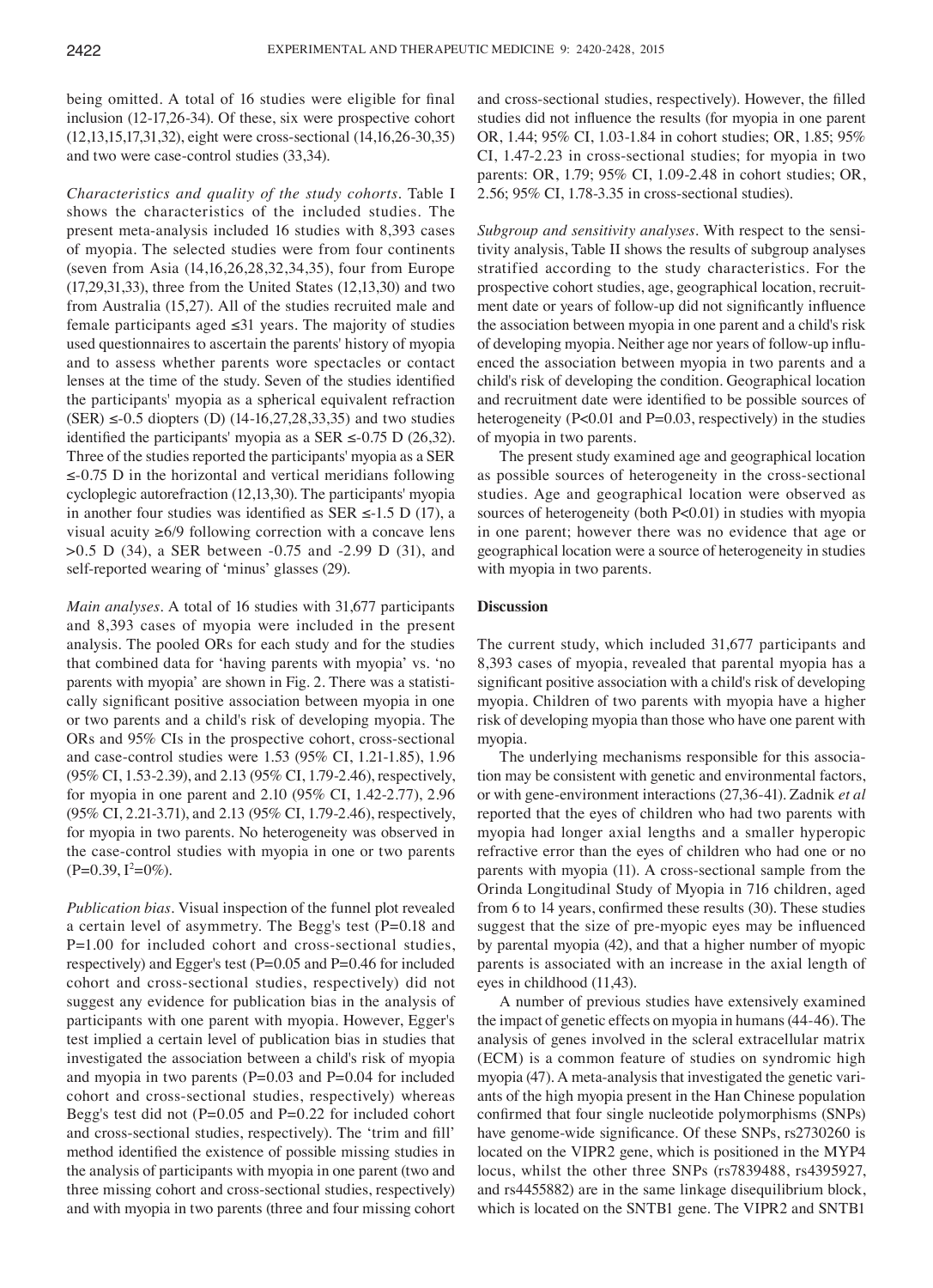| Study (Ref.)                       | Country                 | Design              | Study name                                                                                | and age<br>Gender<br>(years)   | Recruitment date<br>follow-up)<br>(years of | No. of cases<br>(study size) | Definition of<br>myopia                                                        | Adjustments                                                                                      |
|------------------------------------|-------------------------|---------------------|-------------------------------------------------------------------------------------------|--------------------------------|---------------------------------------------|------------------------------|--------------------------------------------------------------------------------|--------------------------------------------------------------------------------------------------|
| French et al<br>2013 (15)          | Australia               | Cohort              | Vascular and Eye Study<br>Sydney Adolescent<br>(SAVES)                                    | Male/female<br>(9.5)           | 2003-2005<br>(6.1)                          | (2,059)<br>335               | SER $\leq$ -0.5 D                                                              | Age and gender                                                                                   |
| Xiang et al<br>2012 (14)           | China                   | sectional<br>Cross- | error study in children<br>Guangzhou refractive<br>(RESC)                                 | Male/female<br>$(5-15)$        | 2002<br>$\overline{C}$                      | (4,364)<br>3,421             | SER $\leq$ -0.5 D                                                              |                                                                                                  |
| 2010 (26)<br>Wu et al              | Taiwan                  | sectional<br>Cross- |                                                                                           | Male/female<br>$(7-12)$        | 2007(-)                                     | (145)<br>45                  | SER $\leq$ -0.75 D                                                             |                                                                                                  |
| 2010 (16)<br>Low et al             | Singapore               | sectional<br>Cross- | STrabismus, Amblyopia<br>Singaporean children<br>and Refractive error<br>(STARS) study    | Male/female<br>$(0.5-6)$       | 2006 and<br>$2008(-)$                       | (3,009)<br>301               | SER $\leq$ -0.5 D                                                              | Family clusters, age<br>gender, height, time<br>spent outdoors, and<br>words or pictures<br>read |
| et al 2010 (13)<br>Jones-Jordan    | United<br><b>States</b> | Cohort              | Collaborative Longitudinal<br>Evaluation of Ethnicity<br>and Refractive Error<br>(CLEERE) | Male/female<br>$\circledcirc$  | 1989-2005<br>(5.32)                         | (1,854)<br>334               | zontal and verti-<br>in both the hori-<br>SER $\leq$ -0.75 D<br>cal meridians. | Gender, site and<br>ethnicity                                                                    |
| Konstantopoulos<br>et al 2008 (33) | Greece                  | control<br>Case-    |                                                                                           | Male/female<br>$(17-31)$       | 2002-2003<br>$\overline{\cdot}$             | (200)<br>99                  | SER $\leq$ -0.5 D                                                              | $\bar{1}$                                                                                        |
| Williams $et\ al$<br>2008 (17)     | UK                      | Cohort              | Avon Longitudinal Study<br>of Parents and Children<br>(ALSPAC)                            | Male/female<br>$(7-10)$        | 1991<br>$\odot$                             | (6, 871)<br>102              | $SER \le -1.5 D$                                                               | partner's education,<br>Gender, mother's<br>and ethnicity                                        |
| 2007 (27)<br>Ip et al              | Australia               | sectional<br>Cross- | Sydney Myopia Study<br>(SMS)                                                              | Male/female<br>$(11.1 - 14.4)$ |                                             | (2,353)<br>220               | SER $\leq$ -0.5 D                                                              | Age, gender, near<br>work, time spent<br>outdoors, and<br>ethnicity                              |
| Jones $et$ $al$<br>2007 (12)       | United<br><b>States</b> | Cohort              | Orinda Longitudinal<br>Study of Myopia                                                    | Male/female<br>$(8-9)$         | 1989<br>(12)                                | (514)<br>$\Xi$               | SER $\leq$ -0.75 D in<br>the horizontal<br>and vertical<br>meridians.          | Hours spent doing<br>doors and reading<br>sports/being out-                                      |
| Onal et al<br>2007 (31)            | Turkey                  | Cohort              |                                                                                           | Male/female<br>$(18-26)$       | 2003<br>$\bigoplus$                         | (207)<br>68                  | $-0.75$ and $-2.99$ D<br>SER between                                           |                                                                                                  |

Table I. Characteristics of the studies included in the meta-analysis of published studies on a child's risk of developing myopia with myopic parents. Table I. Characteristics of the studies included in the meta-analysis of published studies on a child's risk of developing myopia with myopic parents.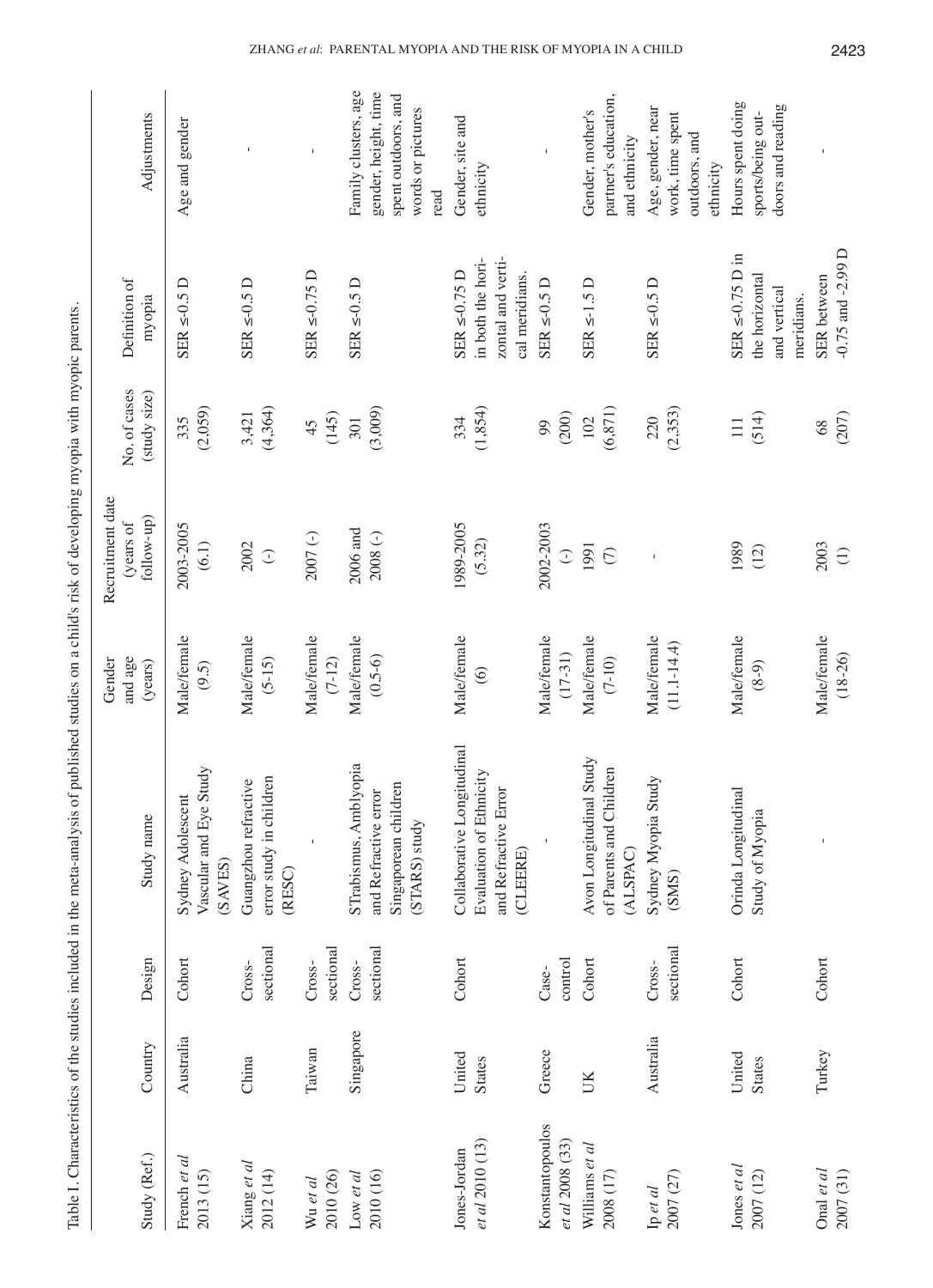| Study (Ref.)                 | Country                 | Design              | Study name                                                             | and age<br>Gender<br>(years) | Recruitment date<br>follow-up)<br>(years of | No. of cases<br>(study size) | Definition of<br>myopia                                                        | Adjustments                                                                                                                                       |
|------------------------------|-------------------------|---------------------|------------------------------------------------------------------------|------------------------------|---------------------------------------------|------------------------------|--------------------------------------------------------------------------------|---------------------------------------------------------------------------------------------------------------------------------------------------|
| 2006 (32)<br>Saw et al       | Singapore               | Cohort              | Factors for Myopia<br>Study Of the Risk<br>Singapore Cohort<br>(SCORM) | Male/female<br>$(7-9)$       | 1999<br>$\odot$                             | (994)<br>454                 | SER $\leq$ 0.75 D                                                              | books read per week,<br>Age, gender, school,<br>parental income,<br>and IQ                                                                        |
| Khader et al<br>2006 (28)    | Jordan                  | sectional<br>Cross- |                                                                        | Male/female<br>$(12-17)$     |                                             | (1,777)<br>313               | SER $\leq$ -0.5 D                                                              |                                                                                                                                                   |
| Khandekar et al<br>2005 (34) | Oman                    | control<br>Case-    | $\overline{1}$                                                         | Male/female<br>$(16-17)$     | 2002-2003<br>$\widehat{\mathbb{C}}$         | (2, 853)<br>1440             | following correction<br>Vision 6/9 or more<br>with concave lens<br>of $>0.5$ D |                                                                                                                                                   |
| Vannas et al<br>2003 (29)    | Finland                 | sectional<br>Cross- |                                                                        | Male/female<br>(19.2)        | 1999-2000<br>$\bigodot$                     | (3,524)<br>782               | minus' glasses<br>Self-reported<br>wearing of                                  | education, unweighted<br>Conscript's education,<br>sunglasses wearing,<br>siblings, parents'<br>region, myopic<br>eye color, BMI<br>near-work and |
| 2002 (35)<br>Saw et al       | Singapore<br>and China  | sectional<br>Cross- |                                                                        | Male/female<br>$(7-9)$       | 1999-2000<br>$\hat{\mathcal{L}}$            | (957)<br>299                 | SER $\leq$ -0.5D                                                               | prior to 2 years of age<br>Books read per week,<br>weighted near-work<br>age, night-light use<br>and country                                      |
| Mutti et al<br>2002 (30)     | United<br><b>States</b> | sectional<br>Cross- | Orinda Longitudinal<br>Study of Myopia                                 | Male/female<br>$(13-14)$     | 1991<br>$\odot$                             | (366)<br>67                  | SER $\leq$ -0.75D in<br>the horizontal<br>and vertical<br>meridians            | local percentile score<br>ITBS total language<br>percentile score and<br>reading, local ITBS<br>Diopter-hours per<br>week, sports,                |

Table I. Continued.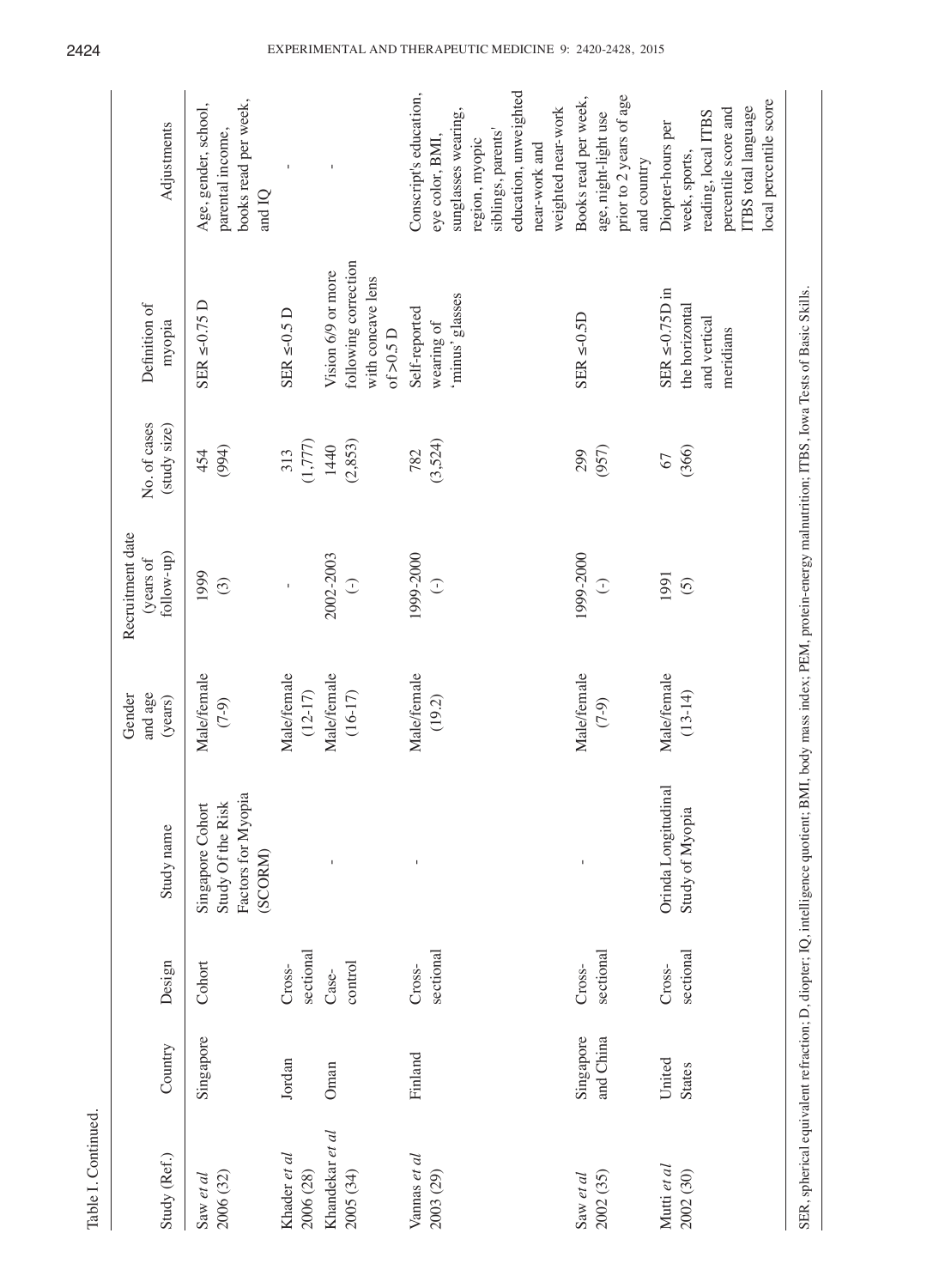

 **B**



Two versus no myopic parents

 $\overline{2}$  $\overline{3}$ 

 $\mathbf 0$ 

genes are expressed in the retina and in the retinal pigment epithelium. The authors of the study therefore suggested that variants of the VIPR2 and SNTB1 genes increase susceptibility to high myopia in the Han Chinese population (48).

Vannas (2003)

 $(1-squared = 56.6\%, p = 0.024)$ 

(I-squared =  $0.0\%$ ,  $p = 0.390$ )

Mutti (2002)

Saw (2002)

Case Control Konstantopoulos (2008)

Khandekar (2005)

A large number of chromosomal localizations have been reported (MYP1-MYP17) for cases of non-syndromic high myopia; however, only a few specific genes have been identified. MYP16 is an exception since mutations in the cadherin-associated protein, situated on this gene, have been identified and replicated (47,49). Although there are several issues with replication, Wojciechowski (44) demonstrated that a number of the reported mutations form a coherent nexus of linked structural and metabolic constituents in the scleral ECM. A recent genome-wide meta-analysis, which included 27 studies with participants of European ancestry and five Asian cohorts, identified 16 new loci for refractive error in individuals with European ancestry. Eight of these loci are shared with individuals of Asian descent. The new loci include candidate genes with functions in neurotransmission (GRIA4), ion transport (KCNQ5), retinoic acid metabolism (RDH5), ECM remodeling (LAMA2 and BMP2), and eye development (SIX6 and PRSS56) (50). Genes associated with a hereditary susceptibility for myopia may explain the results obtained in the present meta-analysis.

2.77 (2.18, 3.36)

3.44 (2.30, 5.13)

2.96 (2.21, 3.71)

3.39 (1.56, 7.36)

2.11 (1.80, 2.47)

2.13 (1.79, 2.46)

 $\mathcal{B}$ 

6.40 (2.17, 18.87)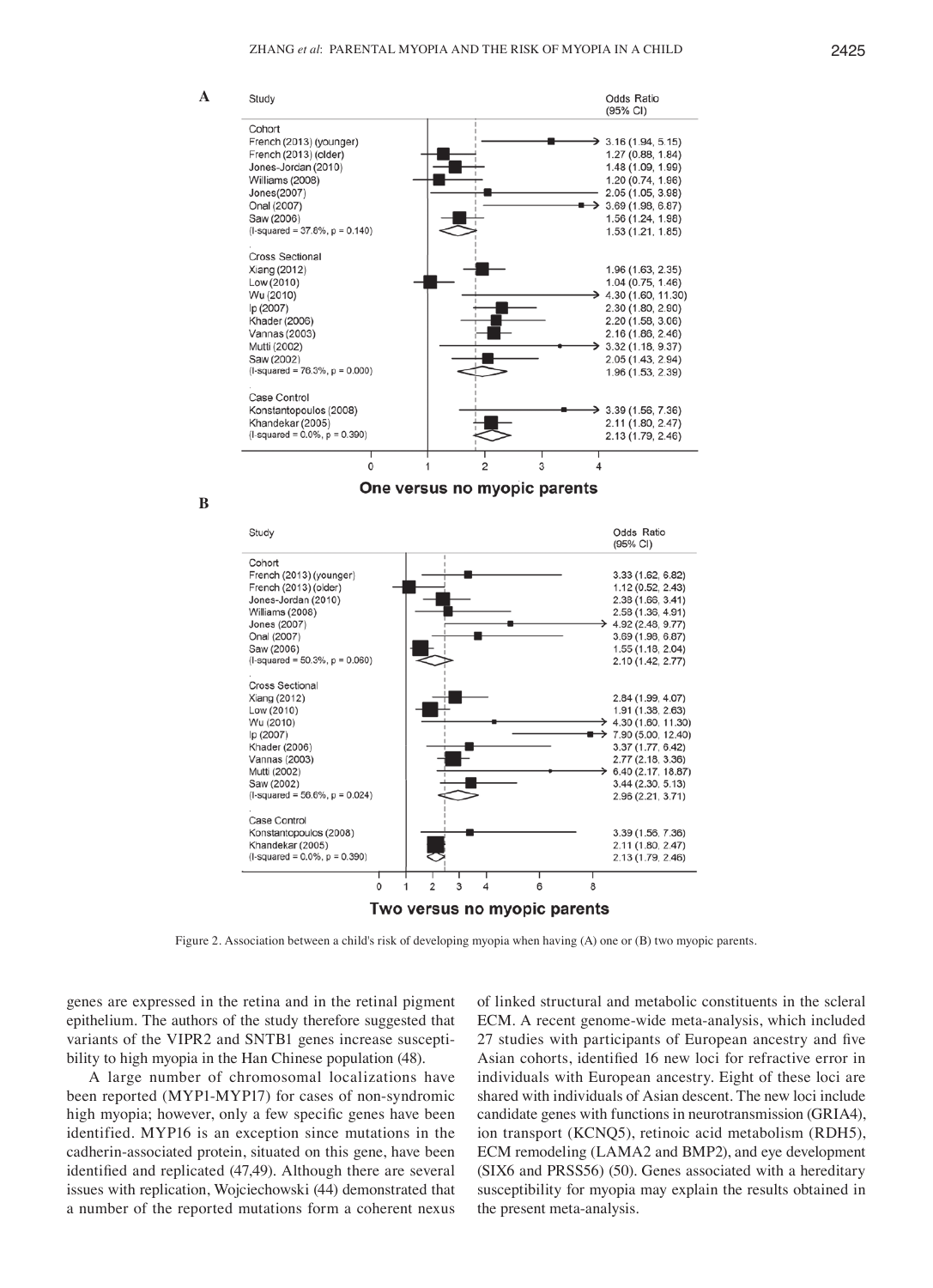| heterogeneity<br>P-value for<br>0.13<br>0.06<br>0.28<br>0.07<br>0.05<br>0.17<br>0.02<br>0.47<br>0.14<br>0.08<br>$\overline{0.1}$<br>0.41<br>$\mathcal{I}^2\left(\mathcal{V}\!e\right)$<br>74.6<br>$\circ$<br>47.0<br>37.3<br>72.8<br>21.7<br>0<br>45.5<br>61.8<br>62.6<br>49.1<br>56.1<br>22.15 (-0.32-4.62)<br>52.24 (1.44-3.04)<br>32.53 (1.76-3.30)<br>32.09 (1.20-2.99)<br>42.61 (1.76-3.46)<br>44.16 (2.02-6.30)<br>52.65 (1.89-3.41)<br>35.16 (1.05-9.28)<br>21.52 (0.96-2.07)<br>31.75 (0.95-2.55)<br>$32.43(0.95-3.92)$<br>42.63 (1.90-3.37)<br>$(95%$ CI)<br>$\Im$<br>subgroups<br>between<br>0.86<br>0.46<br>0.54<br>$-0.01$<br>$-0.01$<br>0.61<br>heterogeneity<br>P-value for<br>0.23<br>0.06<br>0.04<br>0.08<br>0.53<br>0.22<br>0.92<br>0.79<br>$-0.01$<br>$-0.01$<br>0.21<br>0.11<br>$\mathcal{l}^2\left(\mathcal{V}\!e\right)$<br>63.0<br>50.5<br>78.3<br>$\circ$<br>72.4<br>0<br>81.0<br>60.7<br>33.7<br>34.1<br>0<br>29.1<br>$1.53(1.21-1.86)$<br>$1.77(1.13 - 2.41)$<br>1.56 (0.95-2.17)<br>1.70 (1.00-2.40)<br>$2.20(1.95 - 2.45)$<br>1.80 (1.20-2.40)<br>2.20 (1.93-2.46)<br>$.55(1.21-1.89)$<br>1.60 (1.04-2.16)<br>1.53 (1.02-2.05)<br>1.42 (1.07-1.77)<br>1.58 (1.18-1.99)<br>$(95%$ CI)<br>$\infty$<br>studies<br>No.of<br>$\sqrt{2}$<br>$\sim$<br>$\sim$<br>$\mathfrak{g}$<br>$\mathfrak{g}$<br>5<br>$\mathfrak{g}$<br>4<br>$\mathfrak{c}$<br>3<br>4<br>4<br>Recruitment date (years)<br>Geographical location<br>Geographical location<br>Asia and Australia<br>Follow-up (years)<br>US and Europe<br>Cross-sectional<br>Age (years)<br>Age (years)<br>Subgroups<br>Others<br>21999<br>509<br>Asia<br>Cohort<br>12<br>$\geq 12$<br>$\geq 12$<br>$\frac{6}{5}$<br>$\frac{8}{10}$<br>$\heartsuit$ |  | participants with one myopic parent<br>Heterogeneity within subgroup in |  | P-value for   | participants with two myopic parents<br>Heterogeneity within subgroup in |  | P-value for                           |
|---------------------------------------------------------------------------------------------------------------------------------------------------------------------------------------------------------------------------------------------------------------------------------------------------------------------------------------------------------------------------------------------------------------------------------------------------------------------------------------------------------------------------------------------------------------------------------------------------------------------------------------------------------------------------------------------------------------------------------------------------------------------------------------------------------------------------------------------------------------------------------------------------------------------------------------------------------------------------------------------------------------------------------------------------------------------------------------------------------------------------------------------------------------------------------------------------------------------------------------------------------------------------------------------------------------------------------------------------------------------------------------------------------------------------------------------------------------------------------------------------------------------------------------------------------------------------------------------------------------------------------------------------------------------------------------------------------------------------|--|-------------------------------------------------------------------------|--|---------------|--------------------------------------------------------------------------|--|---------------------------------------|
|                                                                                                                                                                                                                                                                                                                                                                                                                                                                                                                                                                                                                                                                                                                                                                                                                                                                                                                                                                                                                                                                                                                                                                                                                                                                                                                                                                                                                                                                                                                                                                                                                                                                                                                           |  |                                                                         |  | heterogeneity |                                                                          |  | heterogeneity<br>subgroups<br>between |
|                                                                                                                                                                                                                                                                                                                                                                                                                                                                                                                                                                                                                                                                                                                                                                                                                                                                                                                                                                                                                                                                                                                                                                                                                                                                                                                                                                                                                                                                                                                                                                                                                                                                                                                           |  |                                                                         |  |               |                                                                          |  |                                       |
|                                                                                                                                                                                                                                                                                                                                                                                                                                                                                                                                                                                                                                                                                                                                                                                                                                                                                                                                                                                                                                                                                                                                                                                                                                                                                                                                                                                                                                                                                                                                                                                                                                                                                                                           |  |                                                                         |  |               |                                                                          |  | 0.47                                  |
|                                                                                                                                                                                                                                                                                                                                                                                                                                                                                                                                                                                                                                                                                                                                                                                                                                                                                                                                                                                                                                                                                                                                                                                                                                                                                                                                                                                                                                                                                                                                                                                                                                                                                                                           |  |                                                                         |  |               |                                                                          |  |                                       |
|                                                                                                                                                                                                                                                                                                                                                                                                                                                                                                                                                                                                                                                                                                                                                                                                                                                                                                                                                                                                                                                                                                                                                                                                                                                                                                                                                                                                                                                                                                                                                                                                                                                                                                                           |  |                                                                         |  |               |                                                                          |  | $-0.01$                               |
|                                                                                                                                                                                                                                                                                                                                                                                                                                                                                                                                                                                                                                                                                                                                                                                                                                                                                                                                                                                                                                                                                                                                                                                                                                                                                                                                                                                                                                                                                                                                                                                                                                                                                                                           |  |                                                                         |  |               |                                                                          |  |                                       |
|                                                                                                                                                                                                                                                                                                                                                                                                                                                                                                                                                                                                                                                                                                                                                                                                                                                                                                                                                                                                                                                                                                                                                                                                                                                                                                                                                                                                                                                                                                                                                                                                                                                                                                                           |  |                                                                         |  |               |                                                                          |  |                                       |
|                                                                                                                                                                                                                                                                                                                                                                                                                                                                                                                                                                                                                                                                                                                                                                                                                                                                                                                                                                                                                                                                                                                                                                                                                                                                                                                                                                                                                                                                                                                                                                                                                                                                                                                           |  |                                                                         |  |               |                                                                          |  | 0.03                                  |
|                                                                                                                                                                                                                                                                                                                                                                                                                                                                                                                                                                                                                                                                                                                                                                                                                                                                                                                                                                                                                                                                                                                                                                                                                                                                                                                                                                                                                                                                                                                                                                                                                                                                                                                           |  |                                                                         |  |               |                                                                          |  |                                       |
|                                                                                                                                                                                                                                                                                                                                                                                                                                                                                                                                                                                                                                                                                                                                                                                                                                                                                                                                                                                                                                                                                                                                                                                                                                                                                                                                                                                                                                                                                                                                                                                                                                                                                                                           |  |                                                                         |  |               |                                                                          |  |                                       |
|                                                                                                                                                                                                                                                                                                                                                                                                                                                                                                                                                                                                                                                                                                                                                                                                                                                                                                                                                                                                                                                                                                                                                                                                                                                                                                                                                                                                                                                                                                                                                                                                                                                                                                                           |  |                                                                         |  |               |                                                                          |  | 0.97                                  |
|                                                                                                                                                                                                                                                                                                                                                                                                                                                                                                                                                                                                                                                                                                                                                                                                                                                                                                                                                                                                                                                                                                                                                                                                                                                                                                                                                                                                                                                                                                                                                                                                                                                                                                                           |  |                                                                         |  |               |                                                                          |  |                                       |
|                                                                                                                                                                                                                                                                                                                                                                                                                                                                                                                                                                                                                                                                                                                                                                                                                                                                                                                                                                                                                                                                                                                                                                                                                                                                                                                                                                                                                                                                                                                                                                                                                                                                                                                           |  |                                                                         |  |               |                                                                          |  |                                       |
|                                                                                                                                                                                                                                                                                                                                                                                                                                                                                                                                                                                                                                                                                                                                                                                                                                                                                                                                                                                                                                                                                                                                                                                                                                                                                                                                                                                                                                                                                                                                                                                                                                                                                                                           |  |                                                                         |  |               |                                                                          |  |                                       |
|                                                                                                                                                                                                                                                                                                                                                                                                                                                                                                                                                                                                                                                                                                                                                                                                                                                                                                                                                                                                                                                                                                                                                                                                                                                                                                                                                                                                                                                                                                                                                                                                                                                                                                                           |  |                                                                         |  |               |                                                                          |  | 0.12                                  |
|                                                                                                                                                                                                                                                                                                                                                                                                                                                                                                                                                                                                                                                                                                                                                                                                                                                                                                                                                                                                                                                                                                                                                                                                                                                                                                                                                                                                                                                                                                                                                                                                                                                                                                                           |  |                                                                         |  |               |                                                                          |  |                                       |
|                                                                                                                                                                                                                                                                                                                                                                                                                                                                                                                                                                                                                                                                                                                                                                                                                                                                                                                                                                                                                                                                                                                                                                                                                                                                                                                                                                                                                                                                                                                                                                                                                                                                                                                           |  |                                                                         |  |               |                                                                          |  |                                       |
|                                                                                                                                                                                                                                                                                                                                                                                                                                                                                                                                                                                                                                                                                                                                                                                                                                                                                                                                                                                                                                                                                                                                                                                                                                                                                                                                                                                                                                                                                                                                                                                                                                                                                                                           |  |                                                                         |  |               |                                                                          |  | 0.17                                  |
|                                                                                                                                                                                                                                                                                                                                                                                                                                                                                                                                                                                                                                                                                                                                                                                                                                                                                                                                                                                                                                                                                                                                                                                                                                                                                                                                                                                                                                                                                                                                                                                                                                                                                                                           |  |                                                                         |  |               |                                                                          |  |                                       |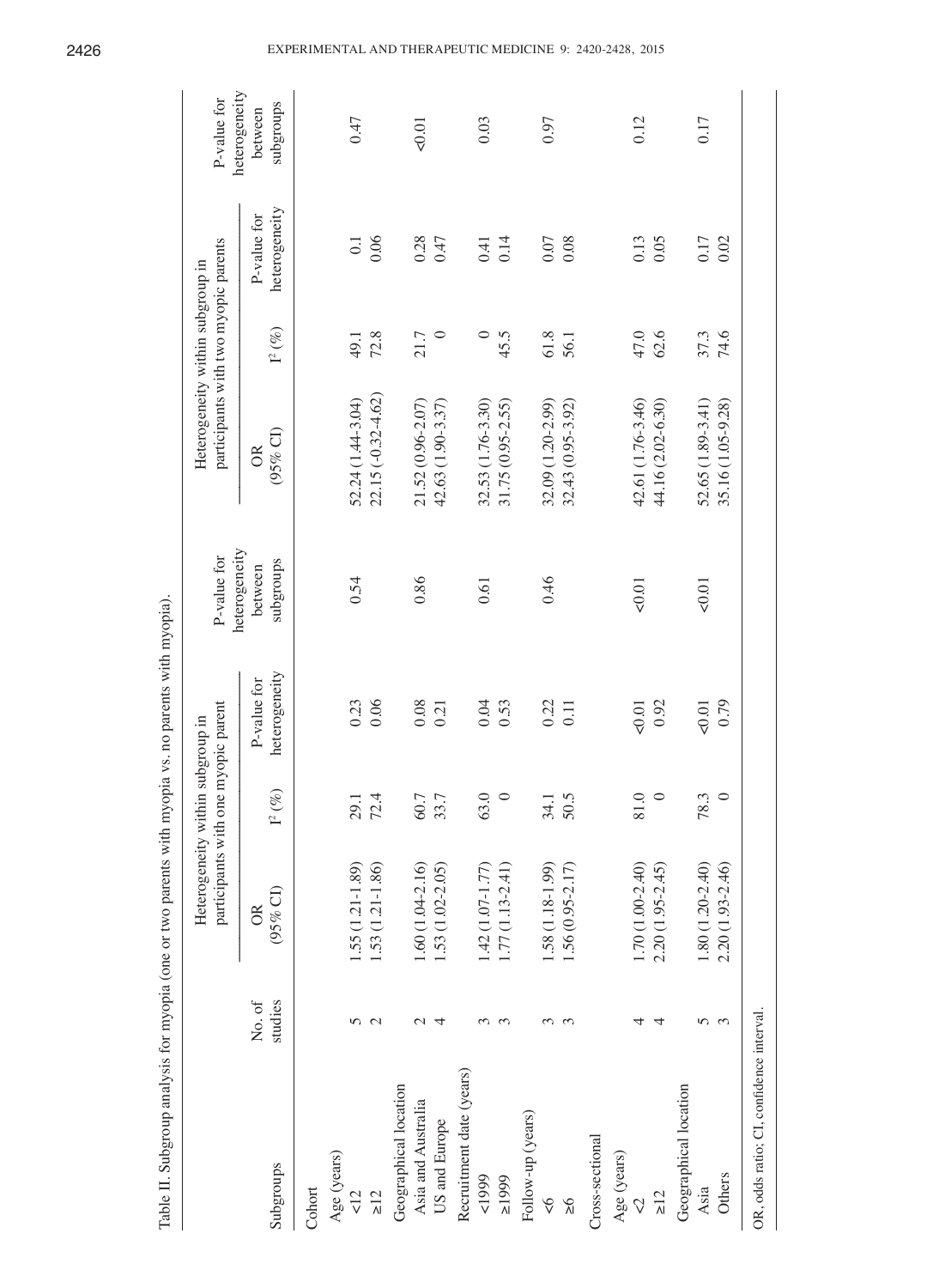Myopia with a positive parental history is frequently assumed to have a hereditary origin, although families are known to share lifestyle behaviors as well as genes. Alternatively, there is a theory that parents with myopia, who are generally more educated, create environments that may lead to the development of myopia in their children. For instance, these parents may place higher educational demands on their children, who may therefore spent less time outdoors (14). Furthermore, parents who read extensively may also encourage their children to read more frequently (16). Since a limited number of influential factors were studied in the current analysis, further literature evidence should be quoted in order to confirm the important role of environmental factors in the development of myopia in children.

To the best of our knowledge, the current study is the first meta-analysis to estimate the association between myopia in one or two parents and a child's risk of developing the condition. A major strength of the present study is the large number of participants (n=31,677) and cases of myopia (n=8,393) from different ethnic groups that were included in the analyses, which significantly increased the statistical power of the study. Another advantage was the comprehensive and elaborate literature search that was conducted. Three comprehensive databases were searched using a wide-range of search terms.

The present meta-analysis had certain limitations. Firstly, as it is based on the results of observational studies, the possibility that other factors may explain the observed associations between parental myopia and a child's risk of developing myopia cannot be excluded. Therefore, the possibility of residual confounders remains. It is also difficult to completely rule out that either genetic factors or a shared parent-child environment was responsible for the observed associations.

Secondly, data deficits, data restriction and data of variable quality were used with varying definitions for myopia, and this may have weakened the strength of the associations observed. As myopia in parents was mainly identified using questionnaires, the possibility of recall bias and error were inevitable. The definition of childhood myopia also varied between studies and this may have resulted in an over or under estimation of the risk.

Publication bias existed in our analysis, as shown by the funnel plot and the Egger's and Begg's tests. Furthermore, the 'trim and fill' method identified possible missing studies. Nevertheless, the meta-analysis revealed that 'filled' studies did not influence the results. The OR of the pooled estimate was modified from 1.53 (95% CI, 1.21-1.85) to 1.44 (95% CI, 1.03-1.84) in cohort studies and from 1.96 (95% CI, 1.53-2.39) to 1.85 (95% CI, 1.47-2.23) in cross-sectional studies with myopia in one parent, and from 2.10 (95% CI, 1.42-2.77) to 1.79 (95% CI, 1.09-2.48) in cohort studies, and from 2.96 (95% CI, 2.21-3.71) to 2.56 (95% CI, 1.78-3.35) in cross-sectional studies with myopia in two parents.

Finally, methodological differences in the designs of the studies may have introduced heterogeneity. Following subgroup analysis, the present study revealed that geographical location and recruitment year may be possible sources of heterogeneity in the current analysis, which included cohort studies with myopia in two parents. With respect to the cross-sectional studies, age and geographical location were identified as possible sources of heterogeneity in the current analysis with

myopia in one parent. Further well-designed cohort studies with adequate controls for confounding factors are required, particularly studies that allow for long-term follow-up of children as well as studies amongst populations in East Asia.

The present meta-analysis included cross-sectional and case-control studies that had small or inadequate sample sizes. This may have resulted in large effect estimates and the heterogeneous entry criteria may have limited the study results. These issues may have reduced the strength of the results obtained in the current study.

In conclusion, the present meta-analysis revealed a significant positive association between parental myopia and a child's risk of developing myopia. Furthermore, the study demonstrated that children with two myopic parents have a higher risk of developing myopia than those with one myopic parent.

#### **References**

- 1. Saw SM, Katz J, Schein OD, Chew SJ and Chan TK: Epidemiology of myopia. Epidemiol Rev 18: 175-187, 1996.
- 2. Pararajasegaram R: VISION 2020 the right to sight: from strategies to action. Am J Ophthalmol 128: 359-360, 1999.
- 3. He M, Zeng J, Liu Y, Xu J, Pokharel GP and Ellwein LB: Refractive error and visual impairment in urban children in southern China. Invest Ophthalmol Vis Sci 45: 793-799, 2004.
- 4. Wu HM, Seet B, Yap EP, Saw SM, Lim TH and Chia KS: Does education explain ethnic differences in myopia prevalence? A population-based study of young adult males in Singapore. Optom Vis Sci 78: 234-239, 2001.
- 5. Morgan I and Rose K: How genetic is school myopia? Prog Retin Eye Res 24: 1-38, 2005.
- 6. Kempen JH, Mitchell P, Lee KE, *et al*: The prevalence of refractive errors among adults in the United States, Western Europe, and Australia. Arch Ophthalmol 122: 495-505, 2004.
- 7. Vitale S, Ellwein L, Cotch MF, Ferris FL III and Sperduto R: Prevalence of refractive error in the United States, 1999-2004. Arch Ophthalmol 126: 1111-1119, 2008.
- 8. Lin LL, Shih YF, Hsiao CK and Chen CJ: Prevalence of myopia in Taiwanese schoolchildren: 1983 to 2000. Ann Acad Med Singapore 33: 27-33, 2004.
- 9. Young TL, Metlapally R and Shay AE: Complex trait genetics of refractive error. Arch Ophthalmol 125: 38-48, 2007.
- 10. Rose KA, Morgan IG, Smith W and Mitchell P: High heritability of myopia does not preclude rapid changes in prevalence. Clin Experiment Ophthalmol 30: 168-172, 2002.
- 11. Zadnik K, Satariano WA, Mutti DO, Sholtz RI and Adams AJ: The effect of parental history of myopia on children's eye size. JAMA 271: 1323-1327, 1994.
- 12. Jones LA, Sinnott LT, Mutti DO, Mitchell GL, Moeschberger ML and Zadnik K: Parental history of myopia, sports and outdoor activities, and future myopia. Invest Ophthalmol Vis Sci 48: 3524-3532, 2007.
- 13. Jones-Jordan LA, Sinnott LT, Manny RE, *et al*: Early childhood refractive error and parental history of myopia as predictors of myopia. Invest Ophthalmol Vis Sci 51: 115-121, 2010.
- 14. Xiang F, He M and Morgan IG: The impact of parental myopia on myopia in Chinese children: population-based evidence. Optom Vis Sci 89: 1487-1496, 2012.
- 15. French AN, Morgan IG, Mitchell P and Rose KA: Risk factors for incident myopia in Australian schoolchildren: the Sydney adolescent vascular and eye study. Ophthalmology 120: 2100-2108, 2013.
- 16. Low W, Dirani M, Gazzard G, *et al*: Family history, near work, outdoor activity, and myopia in Singapore Chinese preschool children. Br J Ophthalmol 94: 1012-1016, 2010.
- 17. Williams C, Miller LL, Gazzard G and Saw SM: A comparison of measures of reading and intelligence as risk factors for the development of myopia in a UK cohort of children. Br J Ophthalmol 92: 1117-1121, 2008.
- 18. Stroup DF, Berlin JA, Morton SC, *et al*; Meta-analysis Of Observational Studies in Epidemiology (MOOSE) group: Meta-analysis of observational studies in epidemiology: a proposal for reporting. JAMA 283: 2008-2012, 2000.